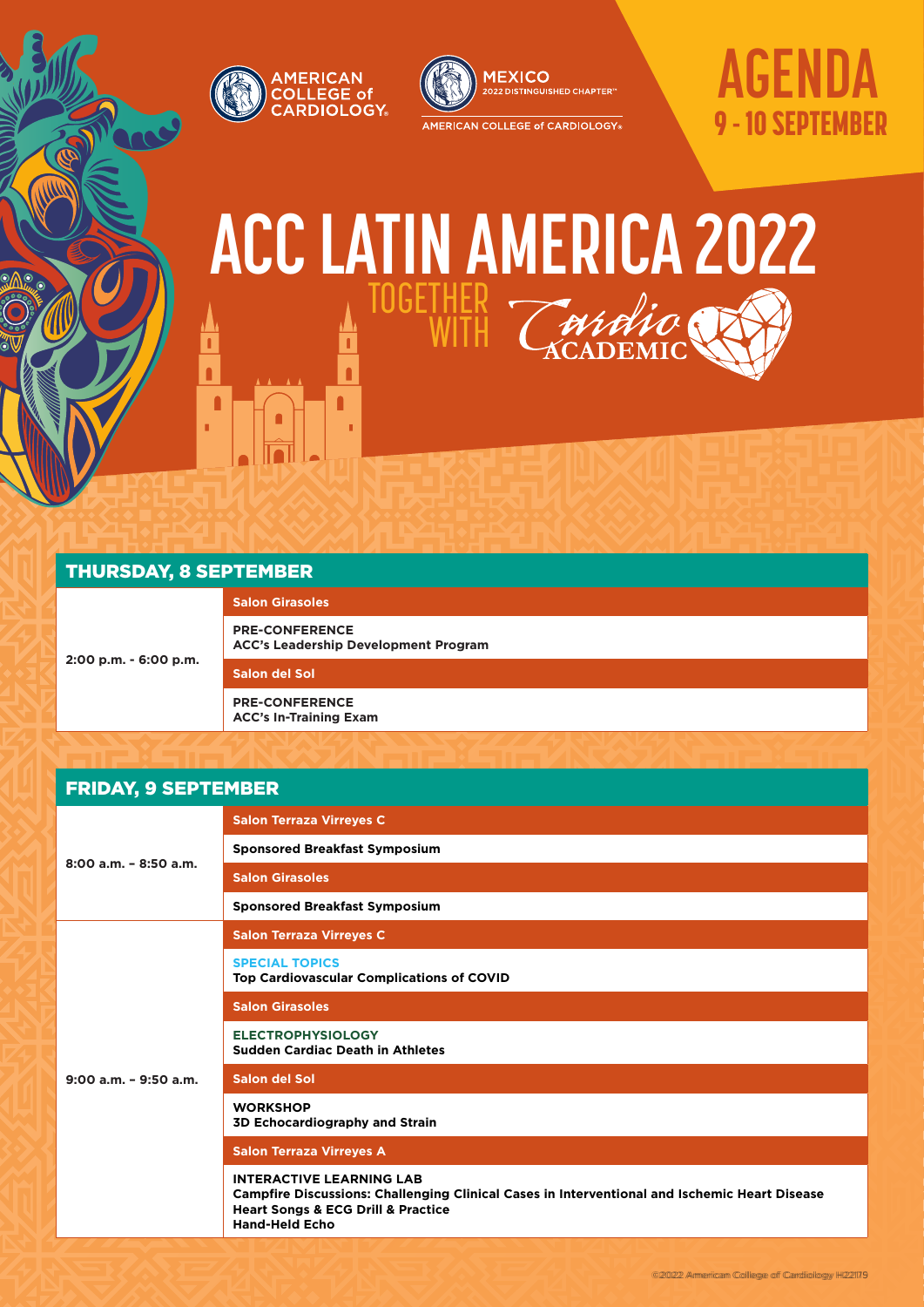

|                            | <b>FRIDAY, 9 SEPTEMBER CONTINUED</b>                                                                                                                                                      |
|----------------------------|-------------------------------------------------------------------------------------------------------------------------------------------------------------------------------------------|
| $10:00$ a.m. $-10:50$ a.m. | <b>Salon Terraza Virreyes C</b>                                                                                                                                                           |
|                            | <b>INTERVENTIONAL AND ISCHEMIC HEART DISEASE</b><br>Coronary Intervention in ACS in 2022                                                                                                  |
|                            | <b>Salon Girasoles</b>                                                                                                                                                                    |
|                            | <b>ELECTROPHYSIOLOGY</b><br>Role of Atrial Fibrillation and Cryptogenic Stroke                                                                                                            |
|                            | Salon del Sol                                                                                                                                                                             |
|                            | <b>WORKSHOP</b><br>Handheld Echo/Bedside Echo                                                                                                                                             |
|                            | <b>Salon Terraza Virreyes A</b>                                                                                                                                                           |
|                            | <b>INTERACTIVE LEARNING LAB</b><br><b>Campfire Discussions: Challenging Clinical Cases in Heart Failure</b><br><b>Heart Songs &amp; ECG Drill &amp; Practice</b><br><b>Hand-Held Echo</b> |
|                            | <b>Virtual Only</b>                                                                                                                                                                       |
|                            | <b>MULTIMODALITY IMAGING</b>                                                                                                                                                              |
| 10:50 a.m. - 11:10 a.m.    | <b>Expo Break: Visit Posters and Exhibits</b>                                                                                                                                             |
|                            | <b>Salon Terraza Virreyes C</b>                                                                                                                                                           |
| 11:10 a.m. - 12:10 p.m.    | <b>WELCOME AND OPENING PLENARY</b><br><b>Dr. Valentin Fuster</b>                                                                                                                          |
|                            | <b>Salon Terraza Virreyes C</b>                                                                                                                                                           |
|                            | <b>Sponsored Lunch Symposium</b>                                                                                                                                                          |
| $12:20$ p.m. $-1:10$ p.m.  | <b>Salon Girasoles</b>                                                                                                                                                                    |
|                            | <b>Sponsored Lunch Symposium</b>                                                                                                                                                          |
|                            | <b>Salon Terraza Virreyes C</b>                                                                                                                                                           |
|                            | <b>SPECIAL TOPICS</b><br><b>SGLT2 in Heart Failure</b>                                                                                                                                    |
|                            | <b>Salon Girasoles</b>                                                                                                                                                                    |
| 1:20 p.m. $-$ 2:10 p.m.    | <b>MULTIMODALITY IMAGING</b><br>New Guidelines on Evaluation and Diagnosis of Chest Pain                                                                                                  |
|                            | Salon del Sol                                                                                                                                                                             |
|                            | <b>WORKSHOP</b><br><b>Present and Future of JACC Spanish</b>                                                                                                                              |
|                            | <b>Salon Terraza Virreyes A</b>                                                                                                                                                           |
|                            | <b>INTERACTIVE LEARNING LAB</b><br><b>Campfire Discussions: Challenging Clinical Cases in Prevention</b><br><b>Heart Songs &amp; ECG Drill &amp; Practice</b><br><b>Hand-Held Echo</b>    |
|                            | <b>Virtual Only</b>                                                                                                                                                                       |
|                            | <b>ELECTROPHYSIOLOGY</b><br>Debate: Left Atrial Appendage Occlusion and Preventing Stroke                                                                                                 |
| 2:20 p.m. - 2:50 p.m.      | <b>Salon Terraza Virreyes C</b>                                                                                                                                                           |
|                            | <b>Sponsored Symposium</b>                                                                                                                                                                |
|                            | <b>Salon Girasoles</b>                                                                                                                                                                    |
|                            | <b>Sponsored Symposium</b>                                                                                                                                                                |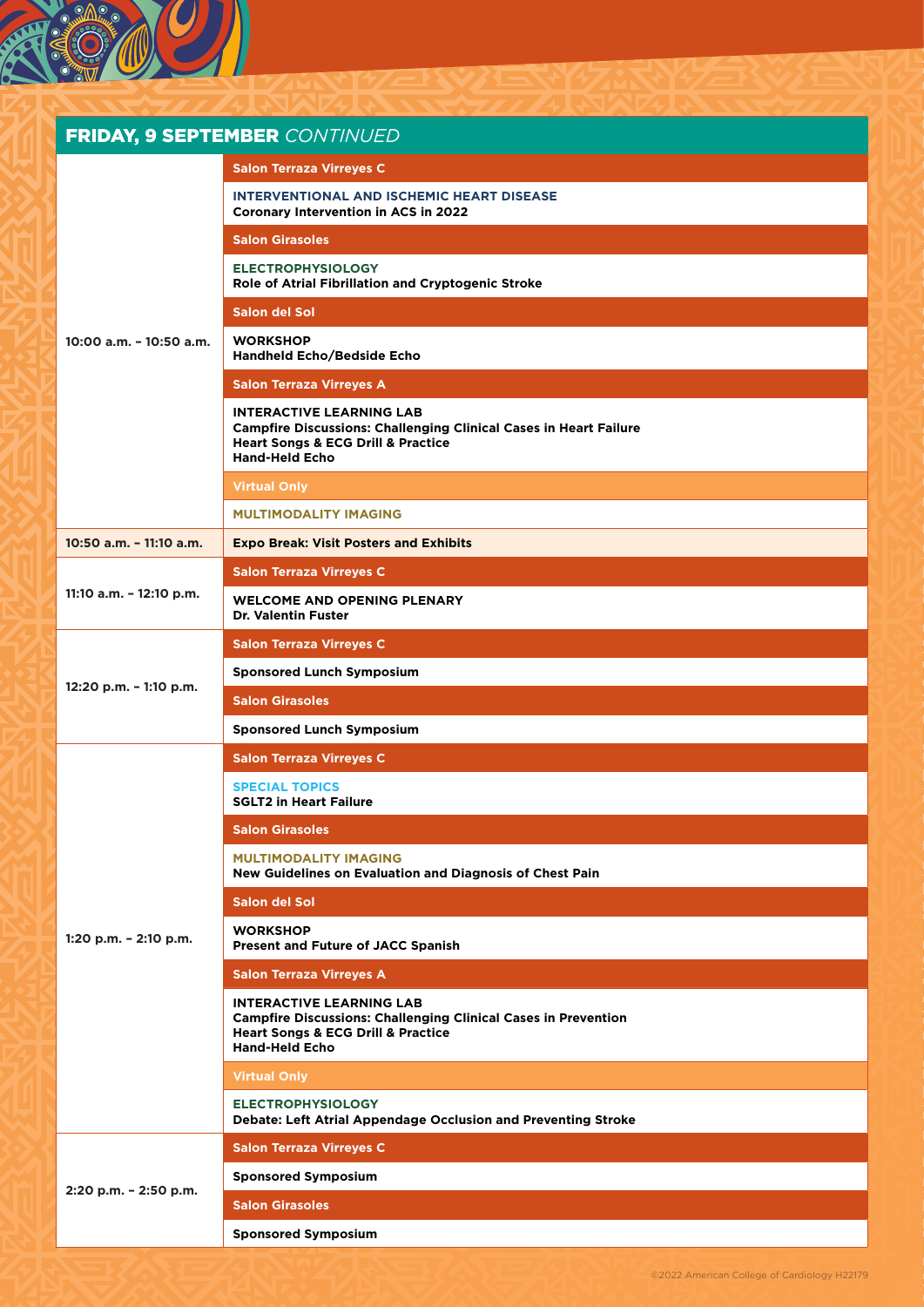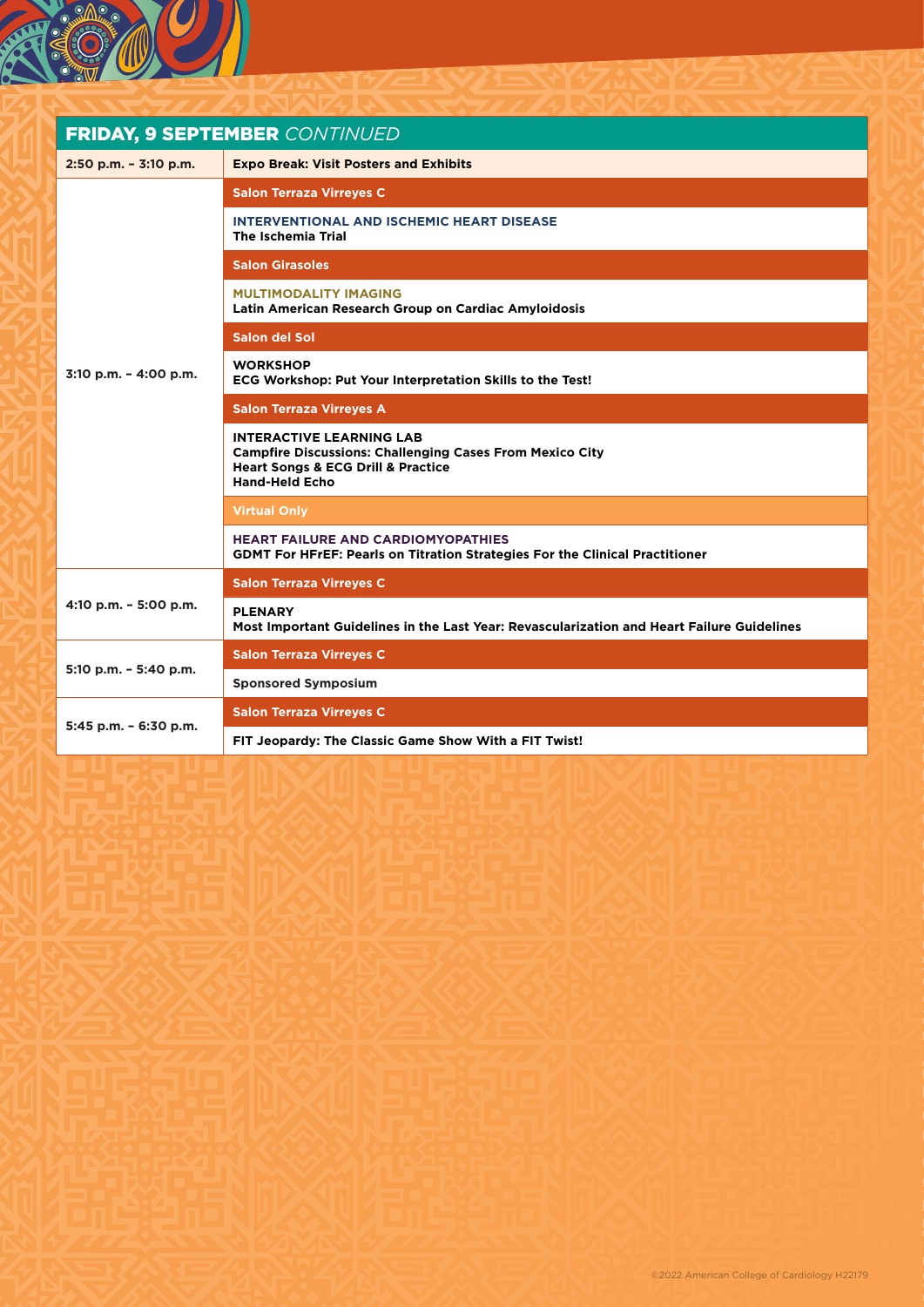| <b>SATURDAY, 10 SEPTEMBER</b> |                                                                                                                                                                                                    |  |  |
|-------------------------------|----------------------------------------------------------------------------------------------------------------------------------------------------------------------------------------------------|--|--|
| $8:00$ a.m. $-8:50$ a.m.      | <b>Salon Terraza Virreyes C</b>                                                                                                                                                                    |  |  |
|                               | <b>Sponsored Breakfast Symposium</b>                                                                                                                                                               |  |  |
|                               | <b>Salon Girasoles</b>                                                                                                                                                                             |  |  |
|                               | <b>Sponsored Breakfast Symposium</b>                                                                                                                                                               |  |  |
|                               | <b>Salon Terraza Virreyes C</b>                                                                                                                                                                    |  |  |
|                               | <b>PREVENTION AND RISK FACTORS</b><br>Role of Non-Statin Therapy in High Risk Patients                                                                                                             |  |  |
|                               | <b>Salon Girasoles</b>                                                                                                                                                                             |  |  |
|                               | <b>SPECIAL TOPICS</b><br><b>Care of the CardioOncology Patient</b>                                                                                                                                 |  |  |
| $9:00$ a.m. $-9:50$ a.m.      | Salon del Sol                                                                                                                                                                                      |  |  |
|                               | <b>WORKSHOP</b><br>How Can We Perform TAVI Using a CT Scan?                                                                                                                                        |  |  |
|                               | <b>Salon Terraza Virreyes A</b>                                                                                                                                                                    |  |  |
|                               | <b>INTERACTIVE LEARNING LAB</b><br><b>Campfire Discussions: Challenging Clinical Cases in Valvular Heart Disease</b><br><b>Heart Songs &amp; ECG Drill &amp; Practice</b><br><b>Hand-Held Echo</b> |  |  |
|                               | <b>Salon Terraza Virreyes C</b>                                                                                                                                                                    |  |  |
|                               | <b>PREVENTION AND RISK FACTORS</b><br><b>Complex Patients With Hypertriglyceridemia</b>                                                                                                            |  |  |
|                               | <b>Salon Girasoles</b>                                                                                                                                                                             |  |  |
|                               | <b>VALVULAR HEART DISEASE</b><br><b>Aortic Valve</b>                                                                                                                                               |  |  |
|                               | Salon del Sol                                                                                                                                                                                      |  |  |
| 10:00 a.m. - 10:50 a.m.       | <b>WORKSHOP</b><br><b>Multimodality in Heart Failure</b>                                                                                                                                           |  |  |
|                               | <b>Salon Terraza Virreyes A</b>                                                                                                                                                                    |  |  |
|                               | <b>INTERACTIVE LEARNING LAB</b><br><b>Campfire Discussions: Challenging Clinical Cases in Electrophysiology</b><br><b>Heart Songs &amp; ECG Drill &amp; Practice</b><br><b>Hand-Held Echo</b>      |  |  |
|                               | <b>Virtual Only</b>                                                                                                                                                                                |  |  |
|                               | <b>INTERVENTIONAL AND ISCHEMIC HEART DISEASE</b><br><b>Coronary Calcium: State of the Art</b>                                                                                                      |  |  |
| 10:50 a.m. - 11:10 a.m.       | <b>Expo Break: Visit Posters and Exhibits</b>                                                                                                                                                      |  |  |
| 11:10 a.m. - 12:00 p.m.       | <b>Salon Terraza Virreyes C</b>                                                                                                                                                                    |  |  |
|                               | <b>PLENARY</b><br><b>Treatment of Coronary Disease in Women</b>                                                                                                                                    |  |  |
| 12:10 p.m. - 1:00 p.m.        | <b>Salon Terraza Virreyes C</b>                                                                                                                                                                    |  |  |
|                               | <b>Sponsored Lunch Symposium</b>                                                                                                                                                                   |  |  |
|                               | <b>Salon Girasoles</b>                                                                                                                                                                             |  |  |
|                               | <b>Sponsored Lunch Symposium</b>                                                                                                                                                                   |  |  |